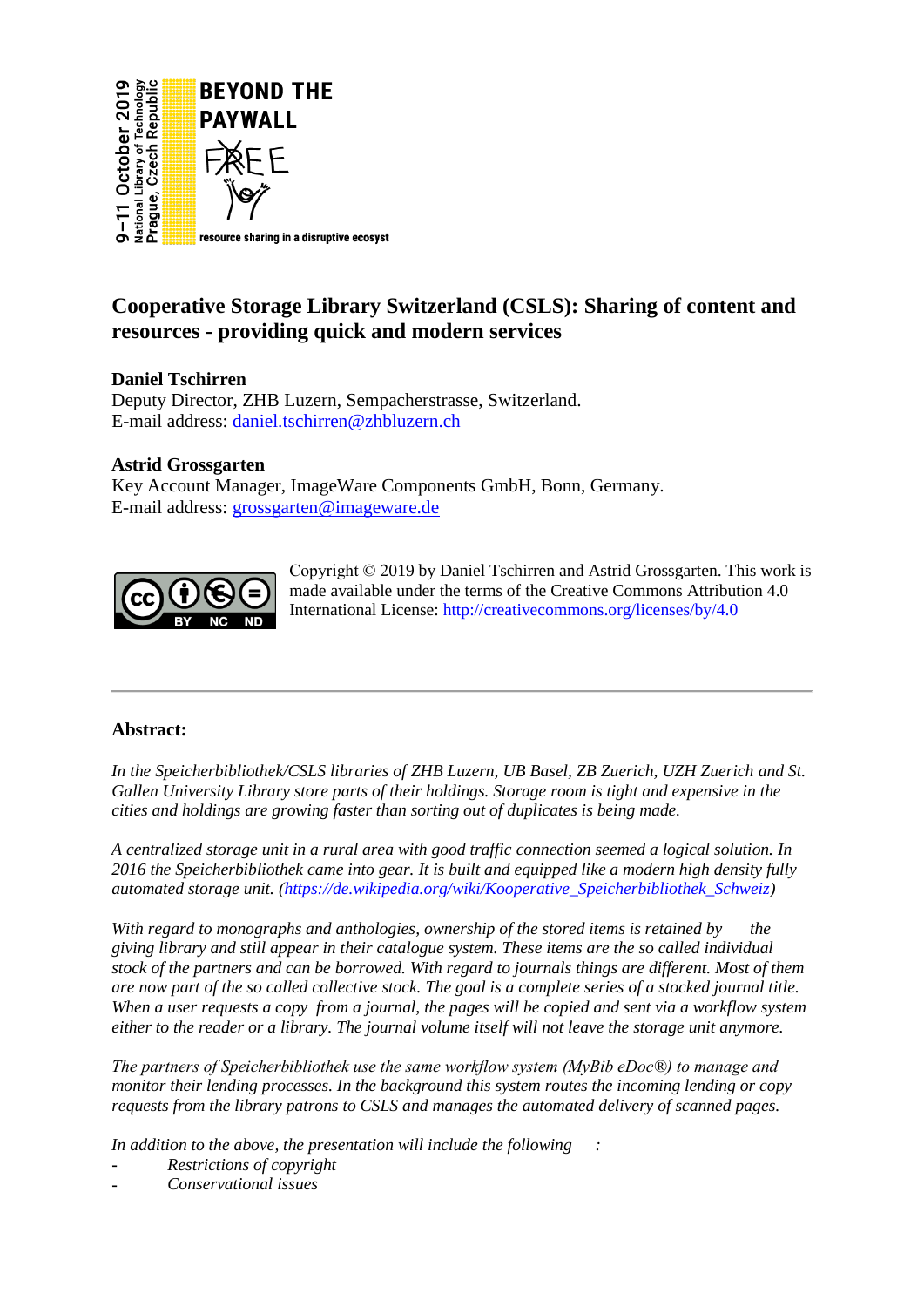- *Deduplication (virtual and physical)*
- *Visibility of stored items in the catalogue and for the user/impact on requests*
- *Financial aspects vs. librarian wishes*

**Keywords:** Storage Library, Resource Sharing, Document Delivery, Copyright, Workflow Management System.

## **Introduction**

 $\overline{a}$ 

The Cooperative Storage Library Switzerland (CSLS) started working in January 2016 after a building process of approximately two years.<sup>1</sup> It is situated in Büron near Lucerne and stores the print collections of five University and Cantonal Libraries in the German speaking part of Switzerland. The partners decided to collaborate after intense calculations of financial and land resources needed to build different types of storage buildings made by the cantonal government of Lucerne.

## **Sharing of a High-Bay storage**

An automated high-bay storage area with a capacity of approximately three million items resulted in being the most cost-effective model. Three partners – the University of Basel, the Canton of Lucerne and the Foundation of the Central Library of Zurich - founded a PLC to finance the building which rents it to a cooperative of the six libraries that currently archive their collections in the CSLS. Land reserves allow for building three additional storage modules, resulting in maximum capacity of 14 Million items, in the future. Since a significant part of the scientific journals are duplicates in two or more libraries, there is a substantial potential for savings of storage space and costs. In order to realize these savings, the partners agreed to deduplicate these holdings and keep one complete run of each journal. This copy must never leave the CSLS.

#### **The Deduplication of the collective collection**

All partners use Aleph 500 as their library management system, but each has a separate database that is not connected to the others. This will change in 2021 with the switch to ALMA<sup>2</sup> and when for the first time a nationwide union catalog of Swiss University libraries will be realized. Since all partners were in urgent need of storage space, there was no possibility of waiting for this date, so they decided to merge their journals metadata and holdings in a separate database called bIS (begleitendes Informationssystem in German). After an automatic and intellectual deduplication process the winning record had to be controlled on site for its completeness and its conservational status. Only after this time consuming process and the actual archiving in the CSLS could the duplicate holdings be discarded, which resulted in an average saving of 30% of space. The agreement to fund this collective collection doesn't affect the actual e-only strategies of the partners, because none

<sup>1</sup> A brief outline of the building process can be found in Tschirren, Niederer 2018 <https://www.degruyter.com/view/books/9783110553796/9783110553796-019/9783110553796-019.xml><br><sup>2</sup> In the course of the project SLSP (Swiss Library Service Platform) all libraries of the participating member institutions will switch to ALMA. For more see: [https://slsp.ch/en.](https://slsp.ch/en)

*Cooperative Storage Library Switzerland (CSLS): Sharing of content and resources - providing quick and modern services*  by D. Tschirren and A. Grossgarten. 2019 IFLA ILDS Proceedings (ISBN: 978-80-86504-40-7)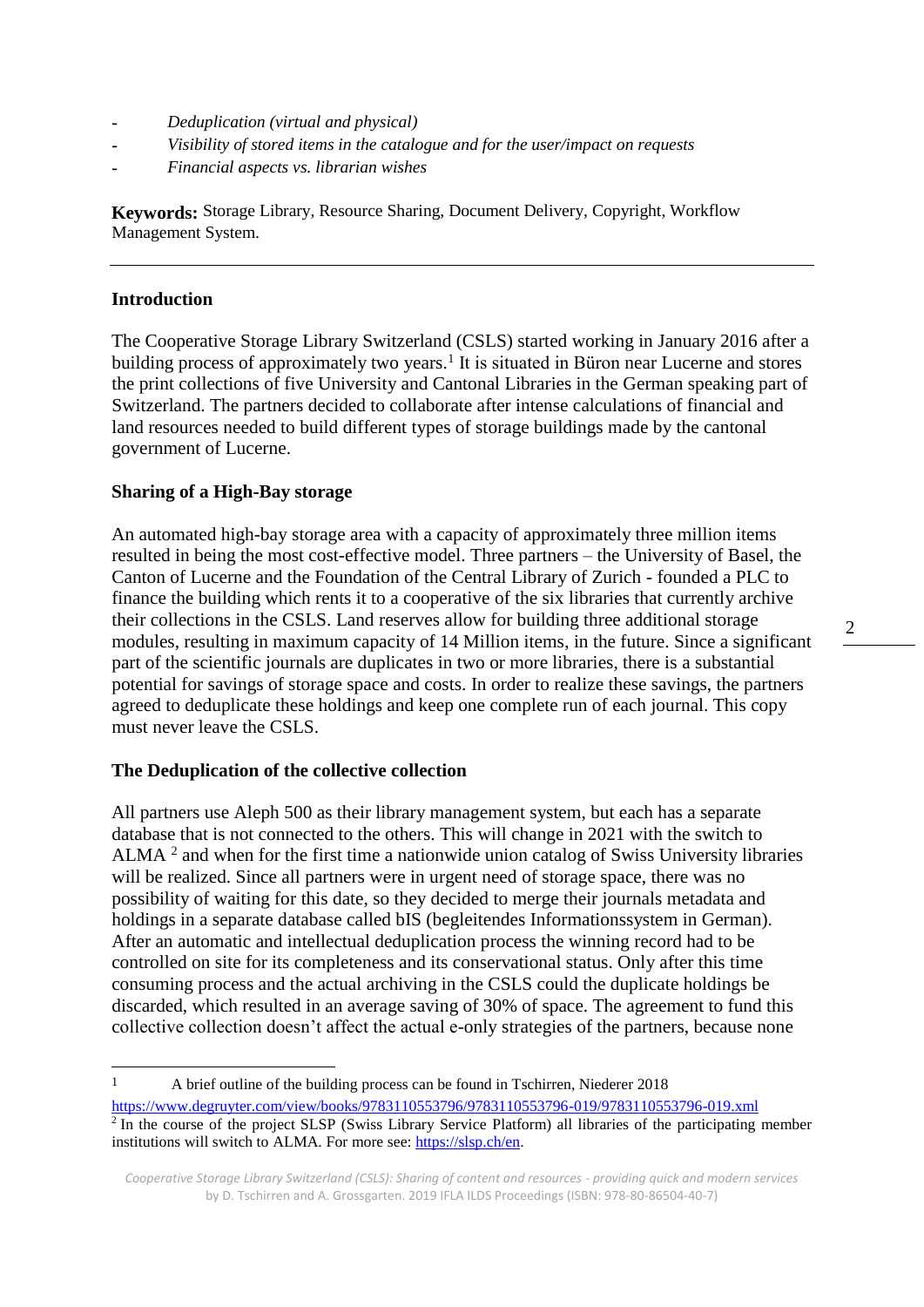could guarantee to keep printed journals in the future. The CSLS is not a substitute for the cooperative print archiving initiative being planned in Switzerland over the last several years, but it still could be the nucleus of a future Swiss journal archive. Apart from this collective collection of journals which belongs to the cooperative, all partners are free to archive journals and monographs in their individual collection. These items can be loaned by users and libraries and the partners are free to withdraw them if necessary. A withdrawal of journals from the collective collection is not desirable.

#### **Behind the scenes - legal matters**

Background: Between 2012 and 2014, the Swiss Federal Institute of Technology in Zurich (ETH Zürich) and Elsevier, with the support of Wiley and Thieme, fought over document delivery and its rightfulness within Swiss copyright rules. The publishing houses questioned the lawfulness of ETH's document delivery service. With jurisdiction of 28<sup>th</sup> of November 2014 the federal court of Switzerland in Lausanne declared the document delivery service legal.<sup>3</sup> Without this ruling in favor of this core service of libraries there would have been no further discussion regarding a workflow system for the CSLS. To make it clear: if the court had ruled in favor of the publishing houses this would have been the end of any document delivery service in Switzerland. But with the libraries document delivery service strengthened by the ruling the planning for the architecture of the workflow system could proceed .

## **Shared resources and copyright**

Digital or paper copies can be ordered from the complete collection, according to Swiss copyright law, libraries are allowed to send copies of journal articles in every form (including scans) to individuals or libraries within Switzerland for scientific or private use. Once successfully delivered, these files must be discarded. Libraries are not allowed to build up electronic archives of material protected by copyright. All partners use MyBib eDoc® as their Document delivery management system, but in different databases. These databases are connected to each other so copy requests can be routed to the library in possession of the ordered item.

## **Lean administration**

 $\overline{a}$ 

The CSLS team consists of only 8 employees, including a CEO, his assistant, an accountant, a facility manager, three logisticians and a librarian. Most workflows are triggered by the Warehouse management system or the document delivery system and run semiautomatically. Human interaction is needed to commission the ordered items from their storage containers and ship them to their destination or scan a copy. Economies of scale can already be counted: as the number of items stored is rising significantly due to new partners joining the cooperative, the storage costs per item are sinking rapidly. The Central and University Library of Lucerne for example will next year pay about 20% less than calculated, which allows them to order new services at the CSLS, e.g. the handling of 50,000 orders of items for mass digitization with Google Books.

<sup>3</sup> [https://www.bger.ch/files/live/sites/bger/files/pdf/de/4A\\_295\\_2014\\_2014\\_12\\_18\\_T\\_d\\_09\\_46\\_33.pdf](https://www.bger.ch/files/live/sites/bger/files/pdf/de/4A_295_2014_2014_12_18_T_d_09_46_33.pdfhttp:/) and<http://www.servat.unibe.ch/dfr/bge/c3140616.html>

*Cooperative Storage Library Switzerland (CSLS): Sharing of content and resources - providing quick and modern services*  by D. Tschirren and A. Grossgarten. 2019 IFLA ILDS Proceedings (ISBN: 978-80-86504-40-7)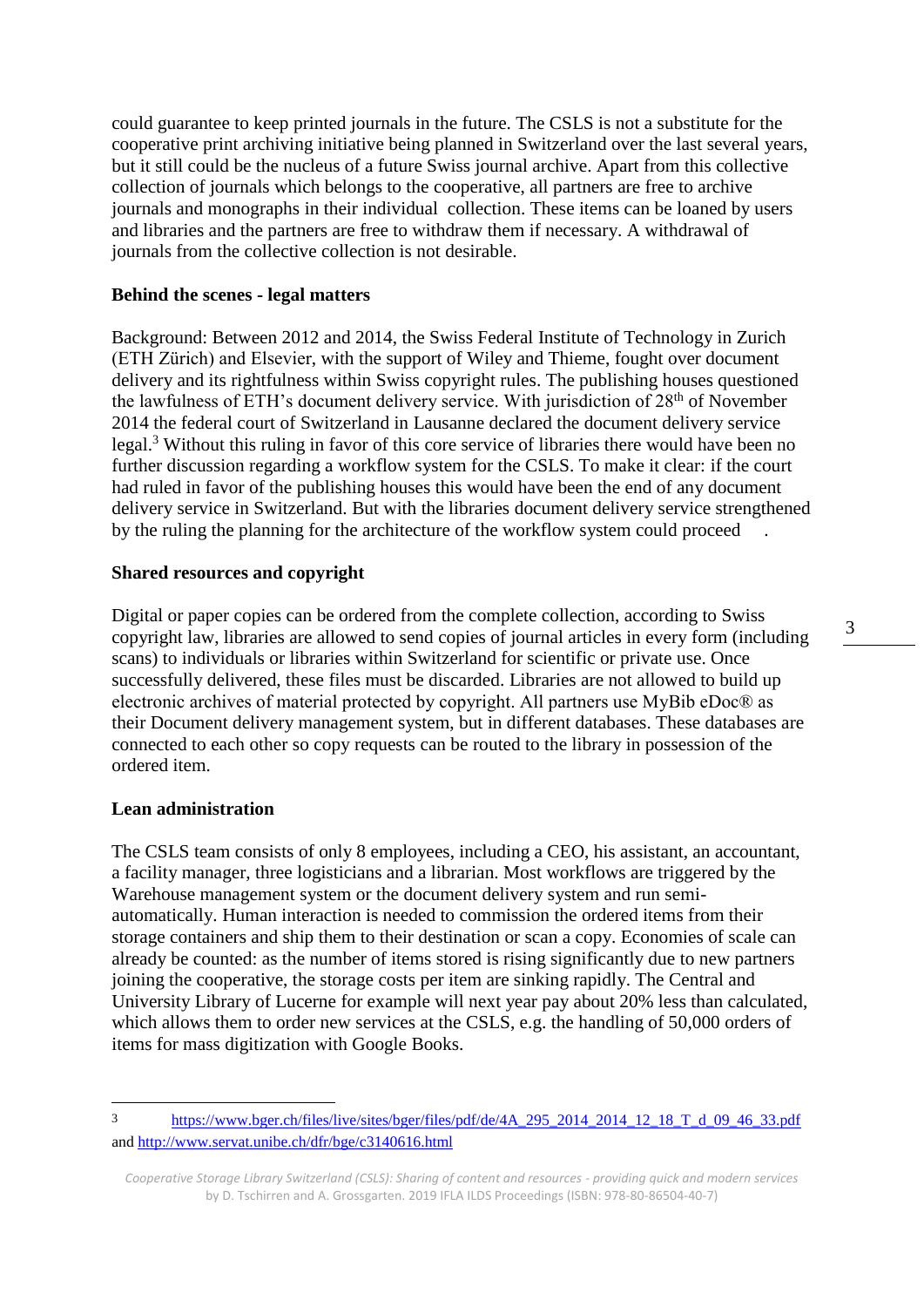# **Document Delivery and its workflow system**

The workflow management system, MyBib eDoc has a 15 year old history. It is a development of the company ImageWare Components GmbH from Bonn in Germany. In its origin it was merely designed to manage the workflows of the - at that time brand new library service of sending copies via ILL in an electronic and digital way. The system is web based and works on a LAMP basis. A library can run its own system or it can rent the system which in that case is run by the company or hosted by a library service network. Over the years the scope has extended from document delivery to workflows like catalogue enrichment, mass digitization<sup>4</sup>, specific delivery services like *subito<sup>5</sup>*, returnable ILL and OCLC's World Cat Resource Sharing <sup>6</sup>.

The latest improvements are: automatic extraction of pages from e-books or e-journals; streaming based solution MyBib eL® for providing digital copies cross border according to the very strict copyright rules such as in Germany, Switzerland or France; implementation of routines for anonymization (according to  $GDPR<sup>7</sup>$ ).

The purpose of using MyBib eDoc is to steer, monitor and track a workflow from the very beginning to the end. So various library specific workflows could be run with one management system and one user interface only. The status of digital or physical fulfillment from receipt of the order to the point of shipping a book/a stack of copies or sending an email with a link, whether to the requesting library or the end-user/patron, can be seen at any time. The system communicates via standard protocols or via APIs with the library systems and catalogues. It works with many automated background procedures, so that the only physical working steps left are picking a volume from a shelf and process a digitization job. More than 30 libraries rely on MyBib eDoc, among them the biggest – measured in collection size – and the most active agents in ILL in Germany and Switzerland. Among them are the Bavarian State Library, Staatsbibliothek zu Berlin Stiftung Preussischer Kulturbesitz (SBB-PK), Staats- und Universitätsbibliothek Hamburg Carl von Ossietzky (SUB Hamburg), ZBW - Leibniz-Informationszentrum Wirtschaft Hamburg/Kiel (ZBW Leibniz Information Centre for Economics), Zurich Central Library (ZB Zürich) and Basel University Library (UB Basel) and of course ZHB Luzern.

## **Requirements for the workflow system**

In the German-speaking part of Switzerland, to which the CSLS partner institutions belong, there is a high service level for patrons. ILL whether with returnable books or document delivery is still seen as a major task of a library. Patrons are entitled to expect a quick and modern service.

In 2014 when the plans for the CSLS took form, questions arose about how the high service level in ILL for the patrons could be maintained even with a substantial number of journals and monographs out of physical reach of patrons. As CSLS partner libraries relied on MyBib

 $\overline{a}$ 4 <https://www.b-i-t-online.de/archiv/2008-03/nach1.htm>

<sup>5</sup> <https://www.subito-doc.de/?lang=en>

<sup>6</sup> <https://www.oclc.org/en/member-stories/zb-zurich.html>

<sup>7</sup> <https://gdpr.eu/>

*Cooperative Storage Library Switzerland (CSLS): Sharing of content and resources - providing quick and modern services*  by D. Tschirren and A. Grossgarten. 2019 IFLA ILDS Proceedings (ISBN: 978-80-86504-40-7)